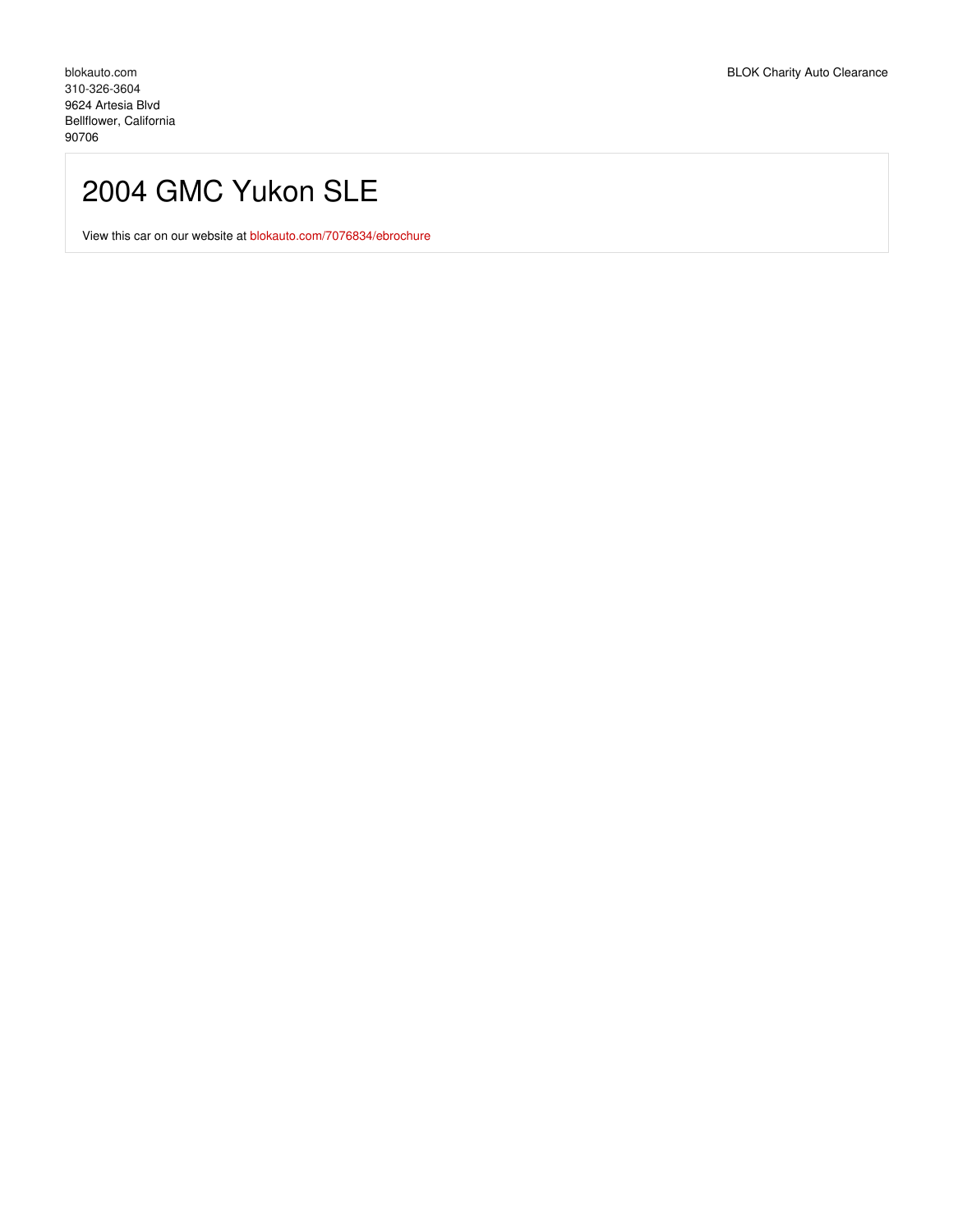



# Our Price **\$5,200**

## **Specifications:**

| Year:             | 2004                       |  |  |
|-------------------|----------------------------|--|--|
| VIN:              | 1GKEC13V94J180190          |  |  |
| Make:             | GMC                        |  |  |
| Stock:            | 76640                      |  |  |
| Model/Trim:       | Yukon SLE                  |  |  |
| <b>Condition:</b> | Pre-Owned                  |  |  |
| Body:             | <b>SUV</b>                 |  |  |
| <b>Exterior:</b>  | Silver                     |  |  |
| Engine:           | ENGINE, VORTEC 4800 V8 SFI |  |  |
| Interior:         | <b>Gray Cloth</b>          |  |  |
| Transmission:     | Auto                       |  |  |
| Mileage:          | 172,400                    |  |  |
| Drivetrain:       | <b>Rear Wheel Drive</b>    |  |  |
| Economy:          | City 16 / Highway 19       |  |  |

**Please call or e-mail to check availability!!! All of our vehicles are available for purchase Monday through Sunday from 8:00am-5:00pm. Please note we do not offer any financing and/or payment plans of any kind. For more information, please call (310)-326-3604 and press 1 for the sales department. We are currently not having any auctions on Saturdays due to Covid 19.**

**WHEN CALLING THE SALES DEPARTMENT, PLEASE PROVIDE THE STOCK NUMBER FOR THE VEHICLE YOU ARE INTERESTED IN!!!**

**WE HAVE 300+ CARS AT OUR LOCATION!!! WE RECEIVE NEW CARS EVERY WEEK AND OUR WEBSITE IS UPDATED ON A DAILY BASIS!!!**

**VISIT [WWW.BLOKAUTO.COM](http://www.blockauto.com) TO SEE OUR FULL INVENTORY!!!**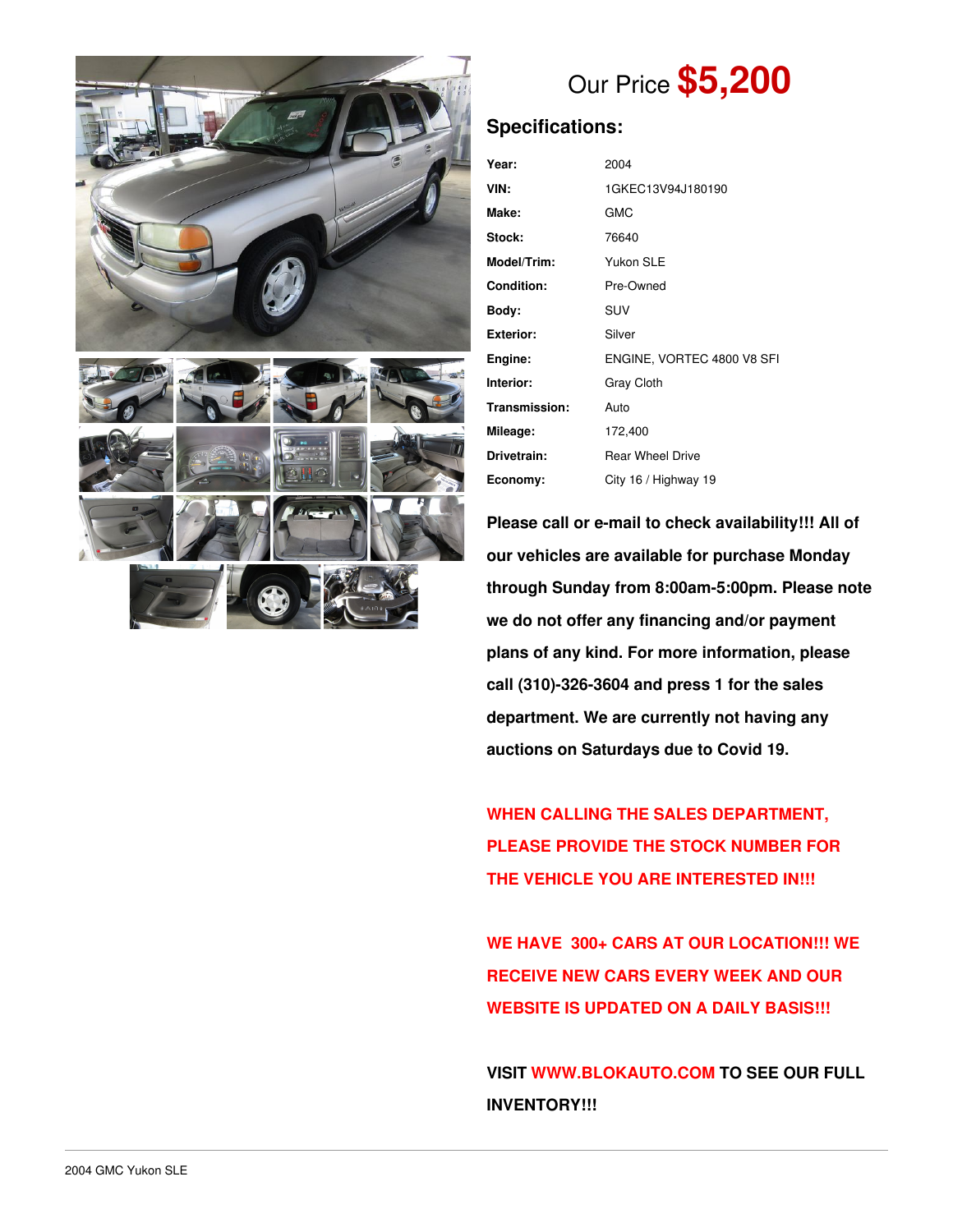BLOK Charity Auto Clearance - 310-326-3604 - View this car on our website at[blokauto.com/7076834/ebrochure](https://blokauto.com/vehicle/7076834/2004-gmc-yukon-sle-bellflower-california-90706/7076834/ebrochure)

| <b>Our Location:</b>     |                           |                                                     |                                       |                                        |
|--------------------------|---------------------------|-----------------------------------------------------|---------------------------------------|----------------------------------------|
| <b>Artesia-Fwy</b>       | Arkansas St<br>Park St    | Moto United - Bellflower                            | Arkansas St<br>Park St                | Park St<br>nп<br>Beach St              |
|                          | Beach St<br>Palm St       | Golden Corral H                                     |                                       | Palm St                                |
| <b>Planet Fitness</b>    | Deli by Caliva Dispensary | fet & Grill                                         |                                       | Greenwolf-Bellflower-Artesia Fwy       |
|                          |                           |                                                     | Artesia Blvd                          | A<br>Hacienda St                       |
| Virginia Ave             | Bellflower DMV            | <b>Bank of America</b> S<br><b>Financial Center</b> |                                       | Monterey St<br>Sizzler                 |
|                          | Ramona St                 | <b>Grace Filipino</b>                               | Ramona St                             | Artesia Blv                            |
|                          |                           | Christian<br><b>Church</b>                          | Cedar St                              | Woodruff<br><b>Convalescent Center</b> |
| Diddy's Place Sports Bar |                           |                                                     |                                       |                                        |
| Google<br>ЛN             | Rose St<br>w              | Taco Bell                                           | Thomas Jefferson<br>Flamentary School | Map data @2022                         |
|                          |                           |                                                     |                                       |                                        |
|                          |                           |                                                     |                                       |                                        |
|                          |                           |                                                     |                                       |                                        |
|                          |                           |                                                     |                                       |                                        |
|                          |                           |                                                     |                                       |                                        |
|                          |                           |                                                     |                                       |                                        |
|                          |                           |                                                     |                                       |                                        |

#### 2004 GMC Yukon SLE

BLOK Charity Auto Clearance - 310-326-3604 - View this car on our website at[blokauto.com/7076834/ebrochure](https://blokauto.com/vehicle/7076834/2004-gmc-yukon-sle-bellflower-california-90706/7076834/ebrochure)



#### **Interior**

- Floor covering, color-keyed carpeting
- Floormats, color-keyed, carpeted front and 2nd row, removable
- Heater and defogger, includes front and side window defoggers, rear passenger heating ducts and heater, rear auxiliary
- Instrumentation, analog, includes speedometer, odometer with trip odometer, fuel level, voltmeter, engine temperature, oil pressure and tachometer
- Keyless entry, remote, includes 2 transmitters, panic button and content theft alarm
- Lighting, dome lamp, driver and passenger side door switch with delayed entry, cargo lamps, door handle or keyless remote activated illuminated entry, map lights in front and 2nd seat positions
- Mirror, inside rearview, electrochromic (light-sensitive auto-dimming), 8-point compass, outside temperature indicator and right front passenger air bag status
- Power outlets, auxiliary, 2 on instrument panel, 1 in cargo area, 12-volt
- Seats, front Custom Cloth 40/20/40 split-bench, 3-passenger, driver and passenger manual reclining, outboard head restraints, center fold-down storage armrest, 6-way power adjustable driver seat and rear storage pockets (Upgradeable to (A95) Seats, front Custom Cloth reclining buckets)
- Seats, middle Custom Cloth 60/40 split-folding bench, 3-passenger with center armrest and storage tray
- Smoker's Package, includes ashtray and lighter
- Sound system feature, 8-speakers (Requires (AE7) Seats, front Custom Cloth 40/20/40 split-bench.)
- Sound system, ETR AM/FM stereo with CD and cassette player, includes seek-and- scan, digital clock, auto-tone control, speed-compensated volume, TheftLock, random select, auto-reverse cassette and Radio Data System (RDS) (Upgradeable to (PDF) Sound System Plus Package.)
- Steering column, Tilt-Wheel, adjustable, includes brake/transmission shift interlock
- Steering wheel, leather-wrapped rim, Black
- Storage bin, behind rear driver side quarter panel
- Tire pressure monitor (does not apply to spare tire)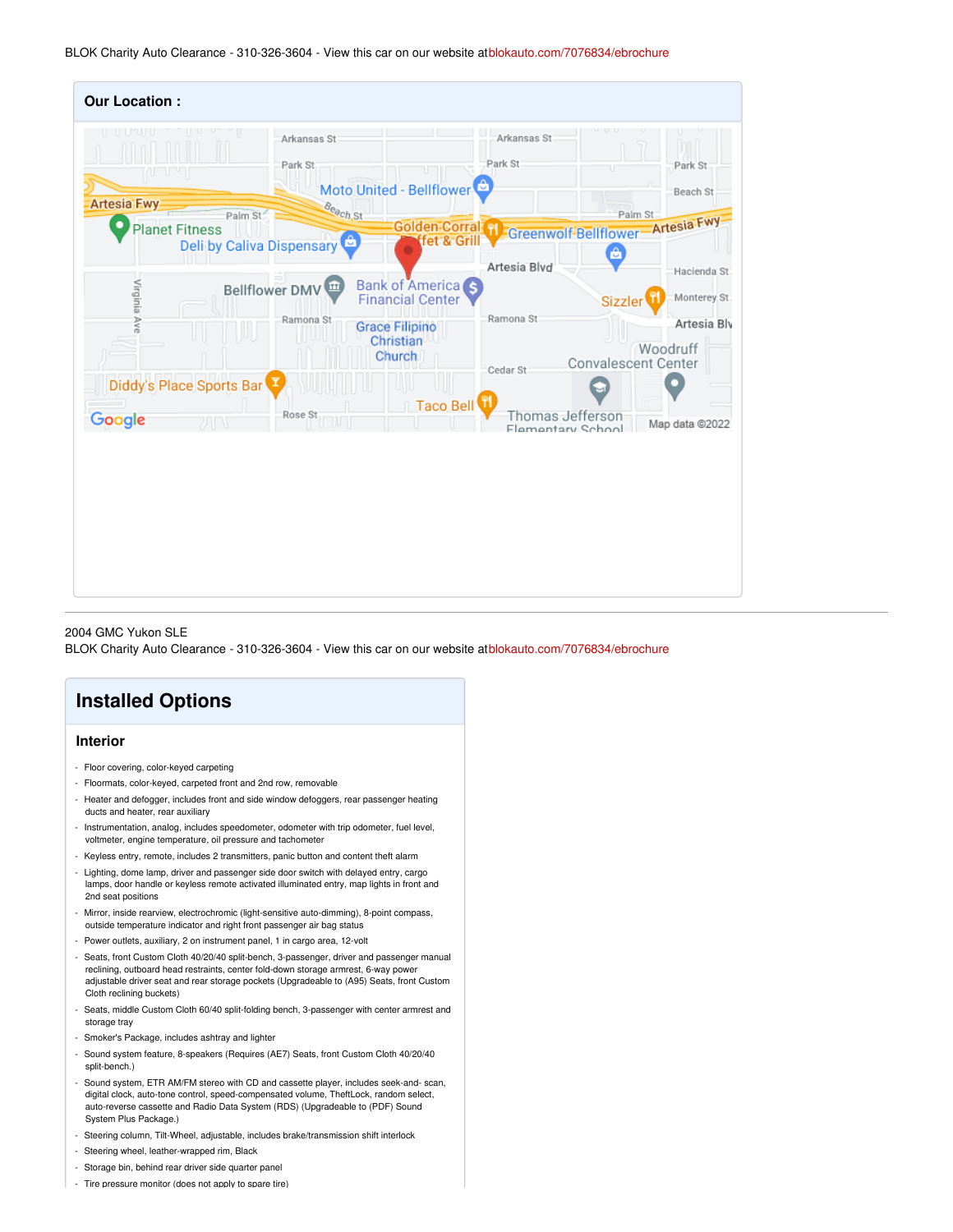- Tire pressure monitor (does not apply to spare tire) - Tow/haul mode selector, button located at end of shift leve
- Visors, padded, Shale-colored, driver and passenger side with cloth trim, extenders, illuminated vanity mirrors and corner storage pockets on back of visors
- Warning tones, headlamp on, key-in-ignition, driver safety belt unfasten, turn signal on
- Windows, power, includes driver express-down and lockout features
- Door trim, lights on front doors, side reflectors on rear doors
- Door locks, power programmable, includes lockout protection
- Defogger, rear-window, electric- Cupholders, in front seating area
- Cupholders, driver and passenger side in 3rd row side trim
- Cruise control, electronic with set and resume speed, includes telltale in instrument panel cluster
- Console, overhead mini, includes map lights and rear seat HVAC controls
- Coat hooks, driver and passenger side, rear seat and cargo area
- Assist handles, front passenger and outboard 2nd row seats
- Armrests, driver and passenger doors, padded
- Air conditioning, tri-zone, manual, individual climate settings for driver, right front passenger and rear passengers

#### **Exterior**

- Wipers, intermittent, front wet-arm, with pulse washers
- Wiper, intermittent, rear, includes washer (Requires (E52) Body, liftgate with liftglass)
- Moldings, bodyside, body-color, with bright insert
- Mirrors, outside rearview, foldaway, power adjustable, heated, color-keyed
- Luggage rack, roof-mounted, Black (Please refer to (PDC) Cargo Package to order Luggage rack center rails.)
- Headlamps, dual halogen composite, includes flash-to-pass feature and automatic lamp control
- Grille, chrome surround
- Glass, Solar-Ray deep tinted (all windows except light tinted glass on windshield, driver and front passenger)
- Fog lamps, front, rectangular, halogen- Bumper, rear, chrome step, includes pad
- Bumper, front, chrome
- Body, liftgate with liftglass, rear door system, includes rear-window wiper/washer
- Air dam, Gray

#### **Safety**

- Floor covering, color-keyed carpeting
- Floormats, color-keyed, carpeted front and 2nd row, removable
- Heater and defogger, includes front and side window defoggers, rear passenger heating ducts and heater, rear auxiliary
- Instrumentation, analog, includes speedometer, odometer with trip odometer, fuel level, voltmeter, engine temperature, oil pressure and tachometer
- Keyless entry, remote, includes 2 transmitters, panic button and content theft alarm
- Lighting, dome lamp, driver and passenger side door switch with delayed entry, cargo lamps, door handle or keyless remote activated illuminated entry, map lights in front and 2nd seat positions
- Mirror, inside rearview, electrochromic (light-sensitive auto-dimming), 8-point compass, outside temperature indicator and right front passenger air bag status
- Power outlets, auxiliary, 2 on instrument panel, 1 in cargo area, 12-volt
- Seats, front Custom Cloth 40/20/40 split-bench, 3-passenger, driver and passenger manual reclining, outboard head restraints, center fold-down storage armrest, 6-way power adjustable driver seat and rear storage pockets (Upgradeable to (A95) Seats, front Custom Cloth reclining buckets)
- Seats, middle Custom Cloth 60/40 split-folding bench, 3-passenger with center armrest and storage tray
- Smoker's Package, includes ashtray and lighter
- Sound system feature, 8-speakers (Requires (AE7) Seats, front Custom Cloth 40/20/40 split-bench.)
- Sound system, ETR AM/FM stereo with CD and cassette player, includes seek-and- scan, digital clock, auto-tone control, speed-compensated volume, TheftLock, random select, auto-reverse cassette and Radio Data System (RDS) (Upgradeable to (PDF) Sound System Plus Package.)
- Steering column, Tilt-Wheel, adjustable, includes brake/transmission shift interlock
- Steering wheel, leather-wrapped rim, Black
- Storage bin, behind rear driver side quarter panel
- Tire pressure monitor (does not apply to spare tire)
- Tow/haul mode selector, button located at end of shift lever
- Visors, padded, Shale-colored, driver and passenger side with cloth trim, extenders, illuminated vanity mirrors and corner storage pockets on back of visors
- Warning tones, headlamp on, key-in-ignition, driver safety belt unfasten, turn signal on
- Windows, power, includes driver express-down and lockout features
- Door trim, lights on front doors, side reflectors on rear doors
- Door locks, power programmable, includes lockout protection
- Defogger, rear-window, electric- Cupholders, in front seating area

- Cupholders, driver and passenger side in 3rd row side trim